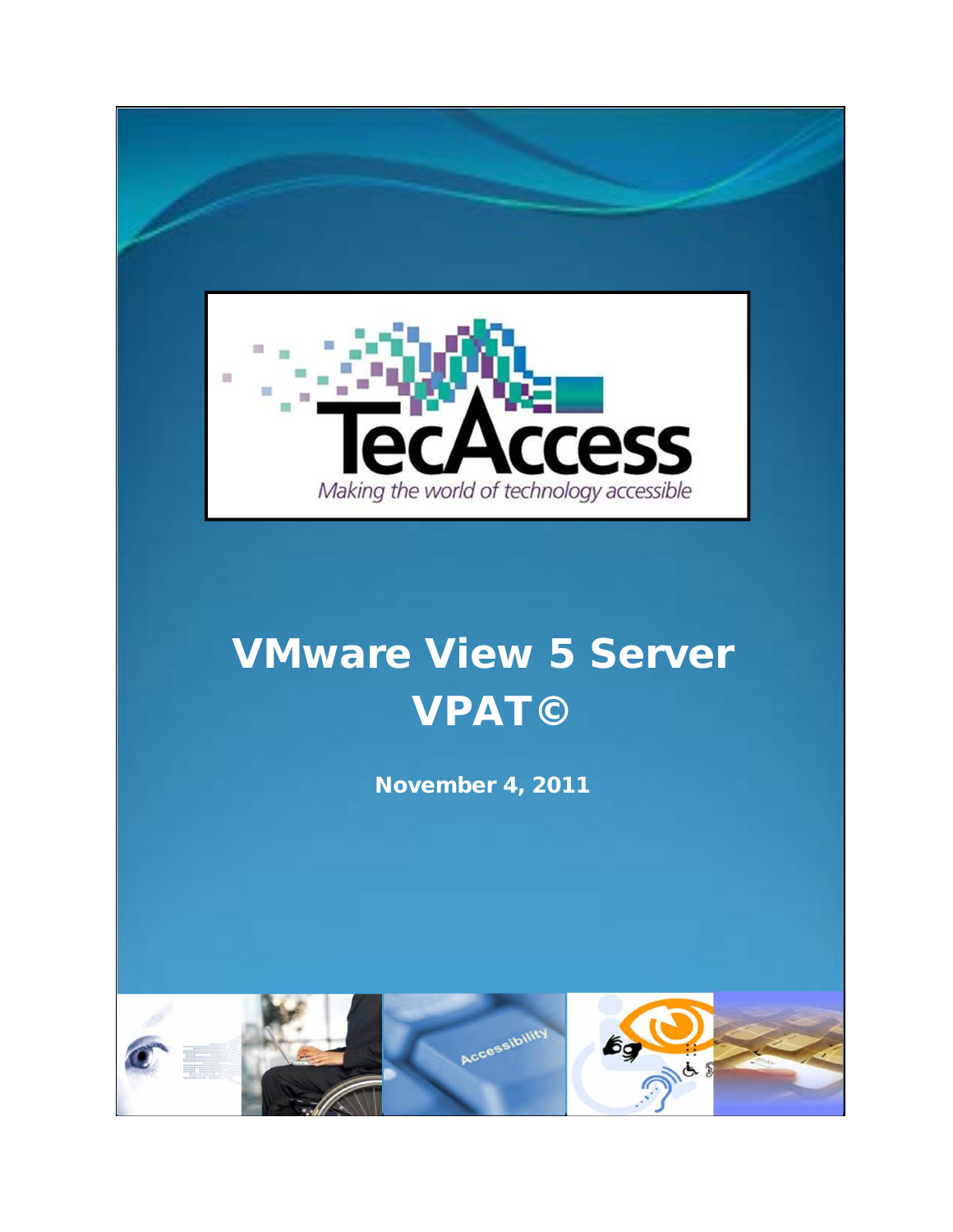

## **VPAT©**

Since the VPAT must be comprehensive, all Section 508 issues on all pages must be corrected to sustain compliance.

| <b>Criteria</b>                                                                    | <b>Supporting</b><br><b>Features</b>      | <b>Remarks and Explanations</b>                     |
|------------------------------------------------------------------------------------|-------------------------------------------|-----------------------------------------------------|
| Section 1194.21 Software Applications<br>and Operating Systems                     | <b>Supports with</b><br><b>Exceptions</b> | Please refer to the 1194.21 section for<br>details. |
| Section 1194.22 Web-based Intranet<br>and Internet Information and<br>Applications | Does Not<br><b>Support</b>                | Please refer to the 1194.22 section for<br>details. |
| Section 1194.23 Telecommunications<br>Products                                     | Not Applicable                            | Not Applicable                                      |
| Section 1194.24 Video and Multi-<br>media Products                                 | Not Applicable                            | Not Applicable                                      |
| Section 1194.25 Self-Contained,<br><b>Closed Products</b>                          | Not Applicable                            | Not Applicable                                      |
| Section 1194.26 Desktop and Portable<br>Computers                                  | Not Applicable                            | Not Applicable                                      |
| Section 1194.31 Functional<br>Performance Criteria                                 | <b>Supports with</b><br><b>Exceptions</b> | Please refer to the 1194.31 section for<br>details. |
| Section 1194.41 Information,<br>Documentation, and Support                         | <b>Supports</b>                           | Please refer to the 1194.41 section for<br>details. |

#### **Support Levels**

| <b>Support Level</b>                                       | <b>Description</b>                                                                                                                                                                |
|------------------------------------------------------------|-----------------------------------------------------------------------------------------------------------------------------------------------------------------------------------|
| <b>Supports</b>                                            | Use this language when you determine the product<br>fully meets the letter and intent of the Criteria.                                                                            |
| <b>Supports with Exceptions/Minor</b><br><b>Exceptions</b> | Use this language when you determine the product<br>does not fully meet the letter and intent of the<br>Criteria, but provides some level of access relative to<br>lthe Criteria. |
| <b>Supports through Equivalent</b><br><b>Facilitation</b>  | Use this language when you have identified an<br>alternate way to meet the intent of the Criteria or<br>when the product does not fully meet the intent of<br>the Criteria.       |

TecAccess LLC 2410 Granite Ridge Road Building A, Unit 1 Dickville, VA 23146 **CONFIDENTIAL AND PROPRIETARY** The language contained in criteria column of the VPAT© is taken directly from the Section 508

provisions of the Rehabilitation Act of 1973, as amended.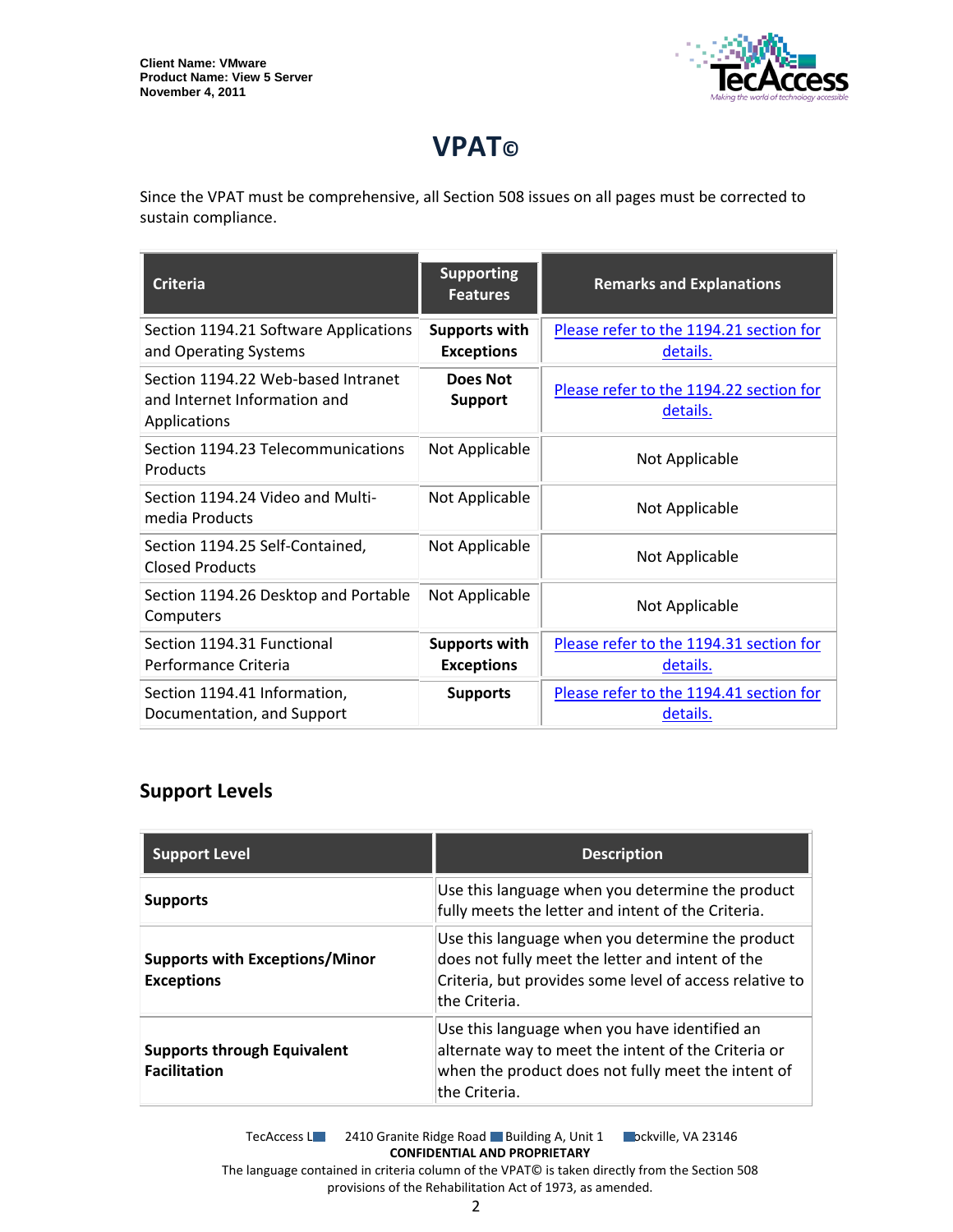

| <b>Support Level</b>                                                | <b>Description</b>                                                                                                                                                                                                                                                                                                                                  |
|---------------------------------------------------------------------|-----------------------------------------------------------------------------------------------------------------------------------------------------------------------------------------------------------------------------------------------------------------------------------------------------------------------------------------------------|
| Supports when combined with<br><b>Compatible AT</b>                 | Use this language when you determine the product<br>fully meets the letter and intent of the Criteria when<br>used in combination with Compatible Assistive<br>Technology ("AT"). For example, many software<br>programs can provide speech output when<br>combined with a compatible screen reader<br>(commonly used AT for people who are blind). |
| Does Not Support                                                    | Use this language when you determine the product<br>does not meet the letter or intent of the Criteria.                                                                                                                                                                                                                                             |
| <b>Not Applicable</b>                                               | Use this language when you determine the Criteria<br>does not apply to the specific product.                                                                                                                                                                                                                                                        |
| Not Applicable - Fundamental<br><b>Alteration Exception Applies</b> | Use this language when you determine a<br>Fundamental Alteration of the product would be<br>required to meet the Criteria (see the access board's<br>standards for the definition of "fundamental<br>alteration").                                                                                                                                  |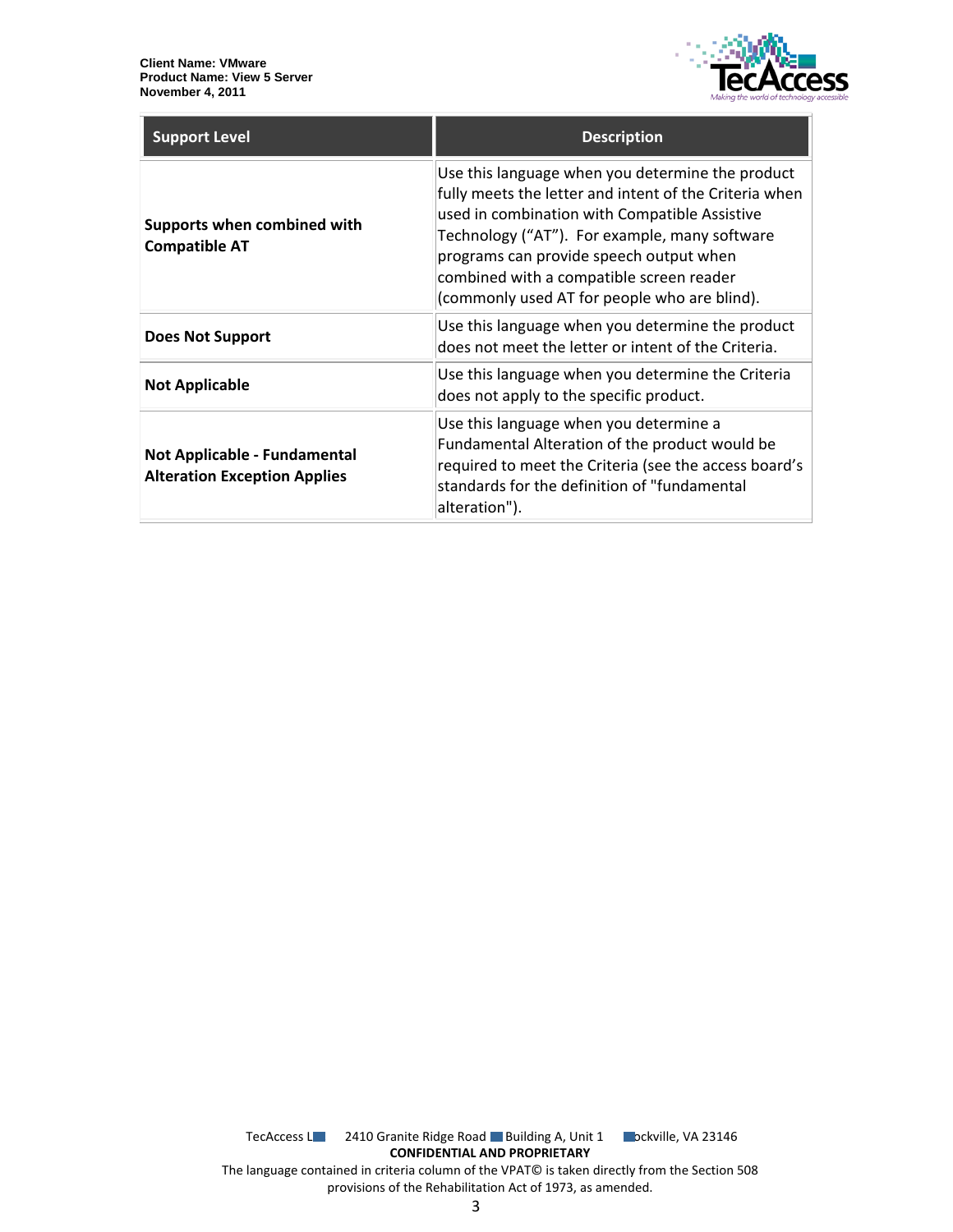

#### <span id="page-3-0"></span>**§1194.21 Software Applications and Operating Systems**

| <b>Criteria</b>                                                                                                                                                                                                                                                                                                                                                                                                                                                                                                                                                                                      | <b>Support Level</b>    | <b>Remarks and Explanations</b>                                                                                                                                                       |
|------------------------------------------------------------------------------------------------------------------------------------------------------------------------------------------------------------------------------------------------------------------------------------------------------------------------------------------------------------------------------------------------------------------------------------------------------------------------------------------------------------------------------------------------------------------------------------------------------|-------------------------|---------------------------------------------------------------------------------------------------------------------------------------------------------------------------------------|
| (a) When software is designed to<br>run on a system that has a<br>keyboard, product functions shall<br>be executable from a keyboard<br>where the function itself or the<br>result of performing a function<br>can be discerned textually.                                                                                                                                                                                                                                                                                                                                                           | <b>Does Not Support</b> | <b>VMware View 5 Server provides</b><br>keyboard focus to controls; however,<br>selected items in the table and tree<br>views cannot be activated from the<br>keyboard.               |
| (b) Applications shall not disrupt<br>or disable activated features of<br>other products that are identified<br>as accessibility features, where<br>those features are developed and<br>documented according to industry<br>standards. Applications also shall<br>not disrupt or disable activated<br>features of any operating system<br>that are identified as accessibility<br>features where the application<br>programming interface for those<br>accessibility features has been<br>documented by the manufacturer<br>of the operating system and is<br>available to the product<br>developer. | <b>Supports</b>         | VMware View 5 Server does not disrupt<br>accessibility features.                                                                                                                      |
| (c) A well-defined on-screen<br>indication of the current focus<br>shall be provided that moves<br>among interactive interface<br>elements as the input focus<br>changes. The focus shall be<br>programmatically exposed so that<br>Assistive Technology can track<br>focus and focus changes. (Related<br>to well-defined focus control<br>which will also be visually<br>indicative).                                                                                                                                                                                                              | <b>Supports</b>         | VMware View 5 Server provides visual<br>focus that is trackable by assistive<br>technology products for those elements<br>that are otherwise accessible to assistive<br>technologies. |
| (d) Sufficient information about a<br>user interface element including<br>the identity, operation and state<br>of the element shall be available<br>to Assistive Technology. When an<br>image represents a program                                                                                                                                                                                                                                                                                                                                                                                   | <b>Does Not Support</b> | VMware View 5 Server does not provide<br>Flash accessibility support for most<br>controls, thus making them invisible to<br>assistive technologies.                                   |

TecAccess L**LC** 2410 Granite Ridge Road Building A, Unit 1 **Rockville, VA 23146 CONFIDENTIAL AND PROPRIETARY**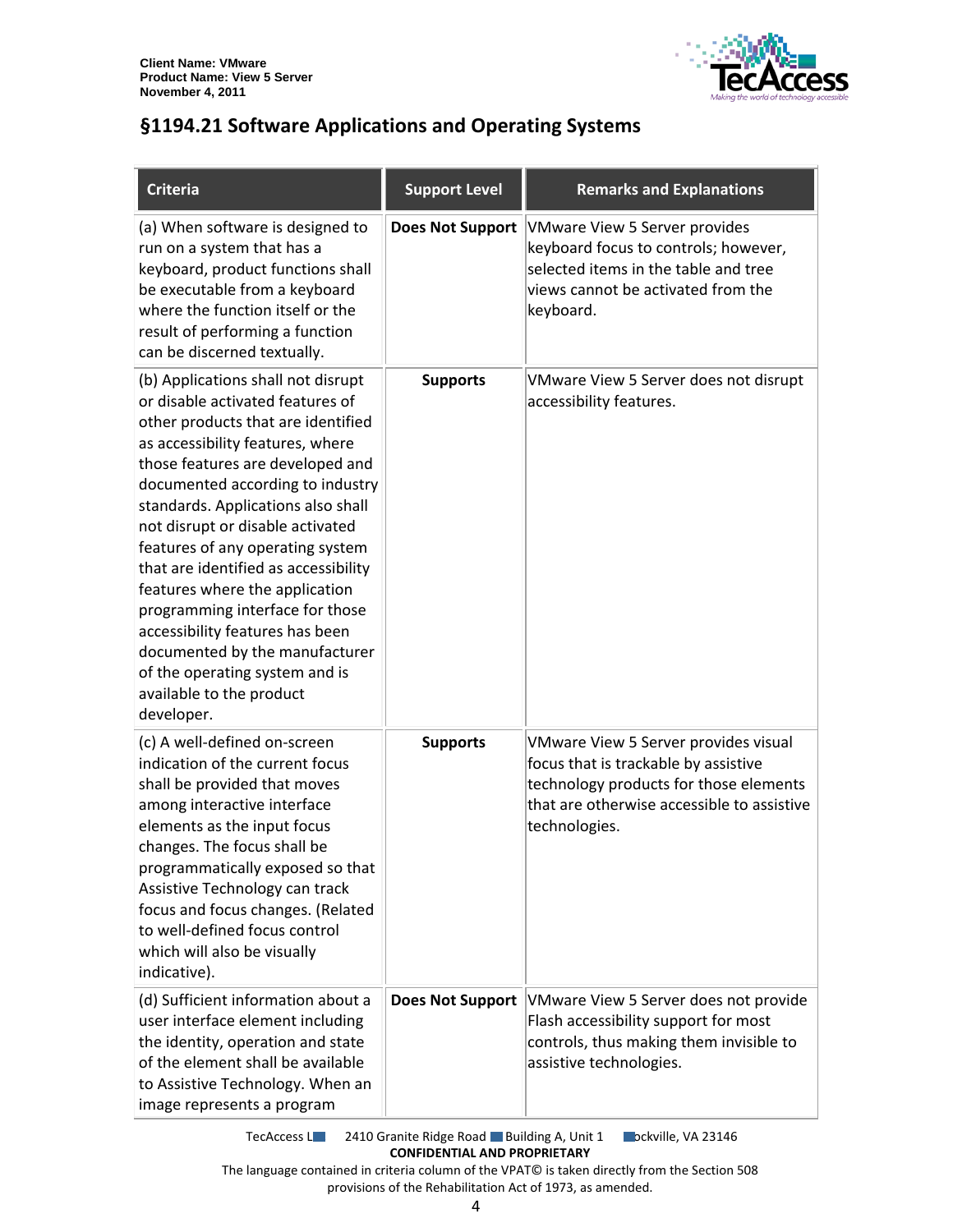

| Criteria                                                                                                                                                                                                                                  | <b>Support Level</b>  | <b>Remarks and Explanations</b>                                                                  |
|-------------------------------------------------------------------------------------------------------------------------------------------------------------------------------------------------------------------------------------------|-----------------------|--------------------------------------------------------------------------------------------------|
| element, the information<br>conveyed by the image must also<br>be available in text.                                                                                                                                                      |                       |                                                                                                  |
| (e) When bitmap images are used<br>to identify controls, status<br>indicators, or other programmatic<br>elements, the meaning assigned<br>to those images shall be<br>consistent throughout an<br>application's performance.              | <b>Supports</b>       | VMware View 5 Server uses images in a<br>consistent way.                                         |
| (f) Textual information shall be<br>provided through operating<br>system functions for displaying<br>text. The minimum information<br>that shall be made available is text<br>content, text input caret location,<br>and text attributes. | <b>Supports</b>       | VMware View 5 Server displays text<br>using standard operating system<br>methods.                |
| (g) Applications shall not override<br>user selected contrast and color<br>selections and other individual<br>display attributes.                                                                                                         | <b>Supports</b>       | <b>VMware View 5 Server does not override</b><br>user selected contrast and color<br>selections. |
| (h) When animation is displayed,<br>the information shall be<br>displayable in at least one non-<br>animated presentation mode at<br>the option of the user.<br>(Animation)                                                               | <b>Not Applicable</b> | VMware View 5 Server does not display<br>animation.                                              |
| (i) Color coding shall not be used<br>as the only means of conveying<br>information, indicating an action,<br>prompting a response, or<br>distinguishing a visual element.                                                                | <b>Supports</b>       | VMware View 5 Server does not use<br>color coding as the only means of<br>conveying information. |
| (j) When a product permits a user<br>to adjust color and contrast<br>settings, a variety of color<br>selections capable of producing a<br>range of contrast levels shall be<br>provided.                                                  | <b>Not Applicable</b> | VMware View 5 Server does not permit<br>a user to adjust color and contrast<br>settings.         |
| (k) Software shall not use flashing<br>or blinking text, objects, or other<br>elements having a flash or blink                                                                                                                            | <b>Supports</b>       | VMware View 5 Server does not blink or<br>flash.                                                 |

TecAccess L**LC** 2410 Granite Ridge Road Building A, Unit 1 **Rockville, VA 23146 CONFIDENTIAL AND PROPRIETARY**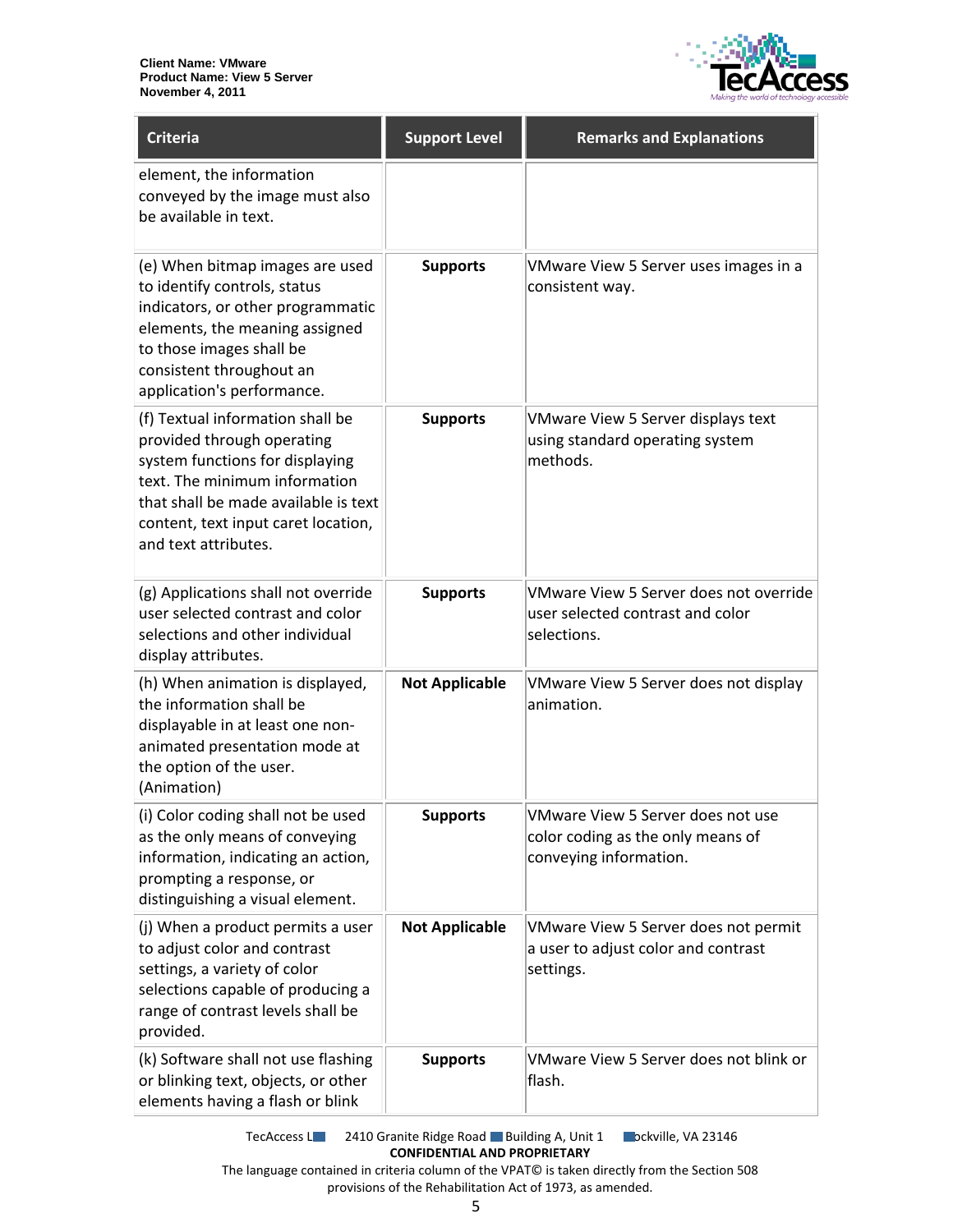

| <b>Criteria</b>                                                                                                                                                                                                                                                     | <b>Support Level</b>    | <b>Remarks and Explanations</b>                                                                                                               |
|---------------------------------------------------------------------------------------------------------------------------------------------------------------------------------------------------------------------------------------------------------------------|-------------------------|-----------------------------------------------------------------------------------------------------------------------------------------------|
| frequency greater than 2 Hz and<br>lower than 55 Hz.                                                                                                                                                                                                                |                         |                                                                                                                                               |
| (I) When electronic forms are<br>used, the form shall allow people<br>using Assistive Technology to<br>access the information, field<br>elements, and functionality<br>required for completion and<br>submission of the form, including<br>all directions and cues. | <b>Does Not Support</b> | Most forms in VMware View 5 Server<br>are not accessible due to the lack of<br>Flash accessibility support in the<br>majority of View Server. |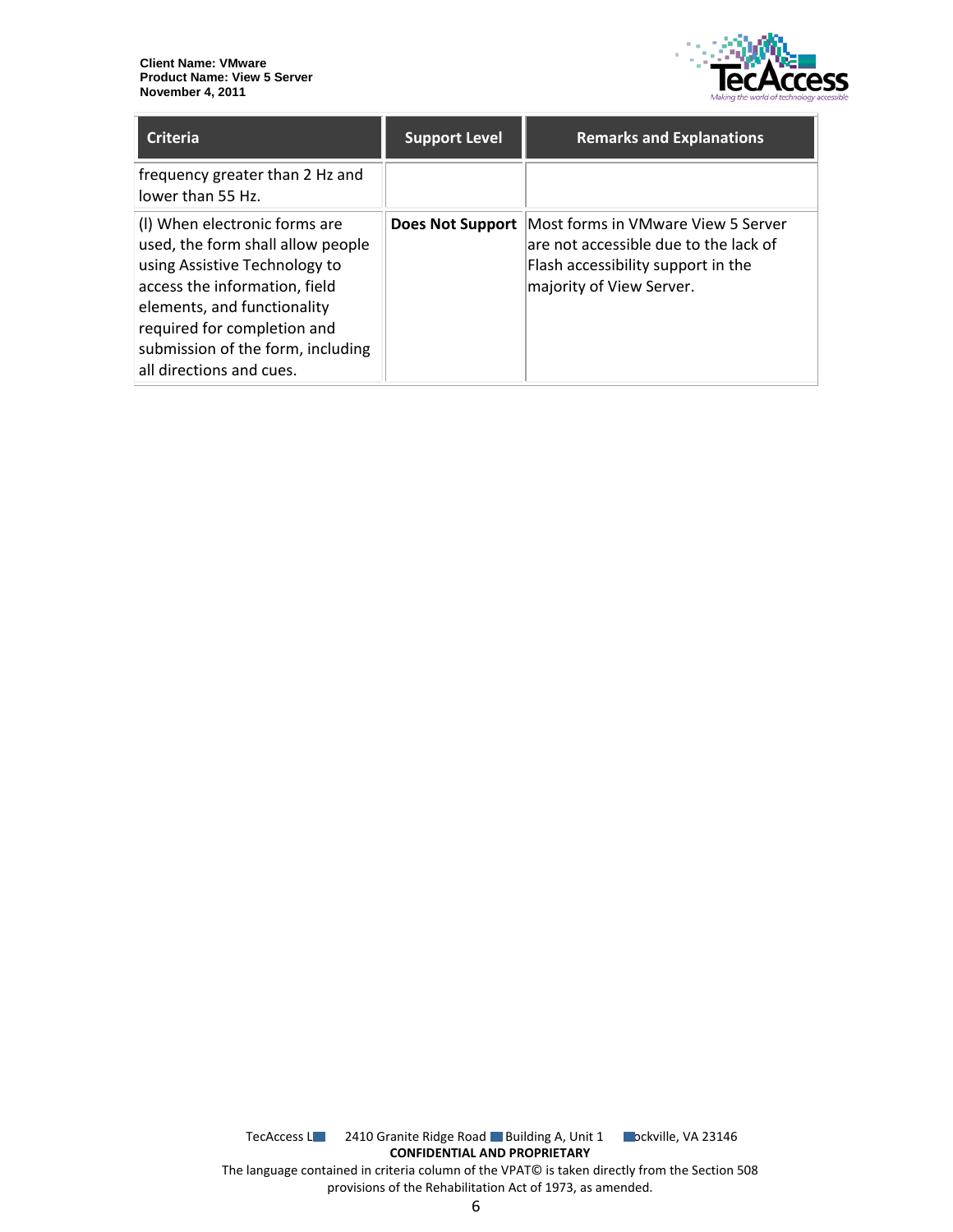

### <span id="page-6-0"></span>**§ 1194.22 Web-based Intranet and Internet Information and Applications**

| <b>Criteria</b>                                                                                                                                                          | <b>Support Level</b>    | <b>Remarks and Explanations</b>                                                                                                          |
|--------------------------------------------------------------------------------------------------------------------------------------------------------------------------|-------------------------|------------------------------------------------------------------------------------------------------------------------------------------|
| (a) A text equivalent for every<br>non-text element shall be<br>provided (e.g., via "alt",<br>"longdesc", or in element<br>content).                                     | <b>Does Not Support</b> | Graphics lack appropriate alternative<br>text.                                                                                           |
| (b) Equivalent alternatives for any<br>multimedia presentation shall be<br>synchronized with the<br>presentation.                                                        | <b>Not Applicable</b>   | VMware View 5 Server does not use<br>multimedia                                                                                          |
| (c) Web pages shall be designed<br>so that all information conveyed<br>with color is also available without<br>color, for example from context or<br>markup.             | <b>Supports</b>         | Color is not used as a sole means of<br>conveying information.                                                                           |
| (d) Documents shall be organized<br>so they are readable without<br>requiring an associated style<br>sheet.                                                              | <b>Not Applicable</b>   | Style sheets are not used to display<br>information.                                                                                     |
| (e) Redundant text links shall be<br>provided for each active region of<br>a server-side image map.                                                                      | <b>Not Applicable</b>   | Server-side image maps are not used.                                                                                                     |
| (f) Client-side image maps shall be<br>provided instead of server-side<br>image maps except where the<br>regions cannot be defined with an<br>available geometric shape. | <b>Not Applicable</b>   | Client-side image maps are not used.                                                                                                     |
| (g) Row and column headers shall<br>be identified for data tables.                                                                                                       | <b>Does Not Support</b> | VMware View 5 Server data tables are<br>not Flash accessibility-enabled and are<br>completely inaccessible to assistive<br>technologies. |
| (h) Markup shall be used to<br>associate data cells and header<br>cells for data tables that have two<br>or more logical levels of row or<br>column headers.             | <b>Not Applicable</b>   | Data tables do not have multilevel<br>columns or rows.                                                                                   |
| (i) Frames shall be titled with text<br>that facilitates frame identification<br>and navigation                                                                          | <b>Not Applicable</b>   | VMware View 5 Server does not use<br>frames.                                                                                             |
| (j) Pages shall be designed to                                                                                                                                           | <b>Supports</b>         | Pages do not flash or blink.                                                                                                             |

TecAccess L**LC** 2410 Granite Ridge Road Building A, Unit 1 **Rockville, VA 23146 CONFIDENTIAL AND PROPRIETARY**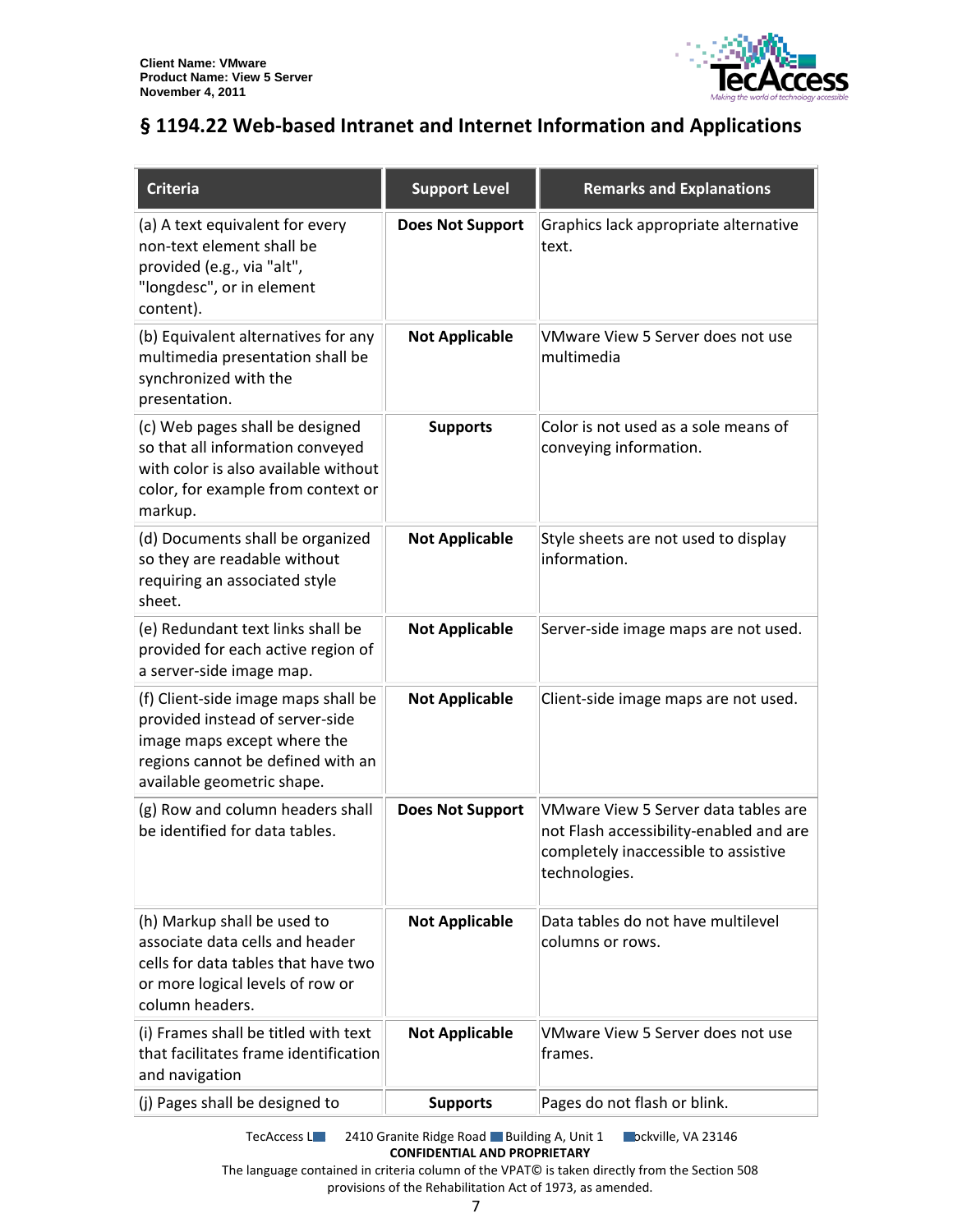

| <b>Criteria</b>                                                                                                                                                                                                                                                                                                             | <b>Support Level</b>    | <b>Remarks and Explanations</b>                                                                                                                                                       |
|-----------------------------------------------------------------------------------------------------------------------------------------------------------------------------------------------------------------------------------------------------------------------------------------------------------------------------|-------------------------|---------------------------------------------------------------------------------------------------------------------------------------------------------------------------------------|
| avoid causing the screen to flicker<br>with a frequency greater than 2 Hz<br>and lower than 55 Hz.                                                                                                                                                                                                                          |                         |                                                                                                                                                                                       |
| (k) A text-only page, with<br>equivalent information or<br>functionality, shall be provided to<br>make a web site comply with the<br>provisions of this part, when<br>compliance cannot be<br>accomplished in any other way.<br>The content of the text-only page<br>shall be updated whenever the<br>primary page changes. | <b>Not Applicable</b>   |                                                                                                                                                                                       |
| (I) When pages utilize scripting<br>languages to display content, or to<br>create interface elements, the<br>information provided by the script<br>shall be identified with functional<br>text that can be read by Assistive<br>Technology.                                                                                 | <b>Not Applicable</b>   | Scripting is not used to display<br>content.                                                                                                                                          |
| (m) When a web page requires<br>that an applet, plug-in or other<br>application be present on the<br>client system to interpret page<br>content, the page must provide a<br>link to a plug-in or applet that<br>complies with §1194.21(a)<br>through (I).                                                                   | <b>Supports</b>         | VMware View 5 Server provides a link<br>to the plug-in (here Flash).                                                                                                                  |
| (n) When electronic forms are<br>designed to be completed on-line,<br>the form shall allow people using<br>Assistive Technology to access the<br>information, field elements, and<br>functionality required for<br>completion and submission of the<br>form, including all directions and<br>cues.                          | <b>Does Not Support</b> | The majority of the forms used in<br>VMware View 5 Server, with the<br>exception of a portion of the login<br>form, are not accessibility-enabled and<br>are completely inaccessible. |
| (o) A method shall be provided<br>that permits users to skip<br>repetitive navigation links.                                                                                                                                                                                                                                | <b>Does Not Support</b> | There is no method provided to skip<br>past repetitive navigation links.                                                                                                              |
| (p) When a timed response is<br>required, the user shall be alerted<br>and given sufficient time to                                                                                                                                                                                                                         | <b>Not Applicable</b>   | Timed responses are not required.                                                                                                                                                     |

TecAccess L**LC** 2410 Granite Ridge Road Building A, Unit 1 **Rockville, VA 23146 CONFIDENTIAL AND PROPRIETARY**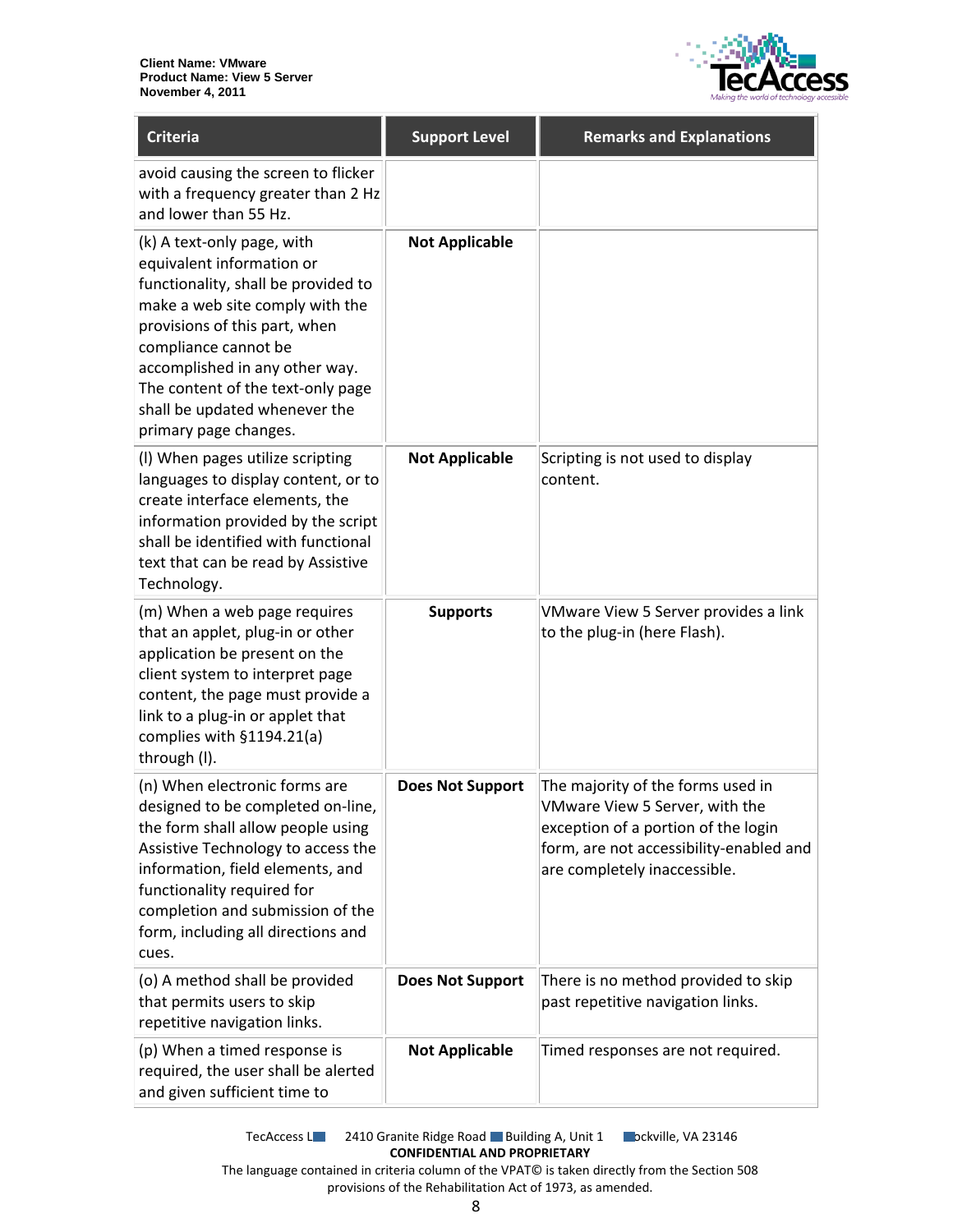

| LCriteria                       | <b>Support Level</b> | <b>Remarks and Explanations</b> |
|---------------------------------|----------------------|---------------------------------|
| indicate more time is required. |                      |                                 |

*Note to 1194.22: The Board interprets paragraphs (a) through (k) of this section as consistent with the following priority 1 Checkpoints of the Web Content Accessibility Guidelines 1.0 (WCAG 1.0) (May 5 1999) published by the Web Accessibility Initiative of the World Wide Web Consortium: Paragraph (a) - 1.1, (b) - 1.4, (c) - 2.1, (d) - 6.1, (e) - 1.2, (f) - 9.1, (g) - 5.1, (h) - 5.2, (i) - 12.1, (j) - 7.1, (k) - 11.4.*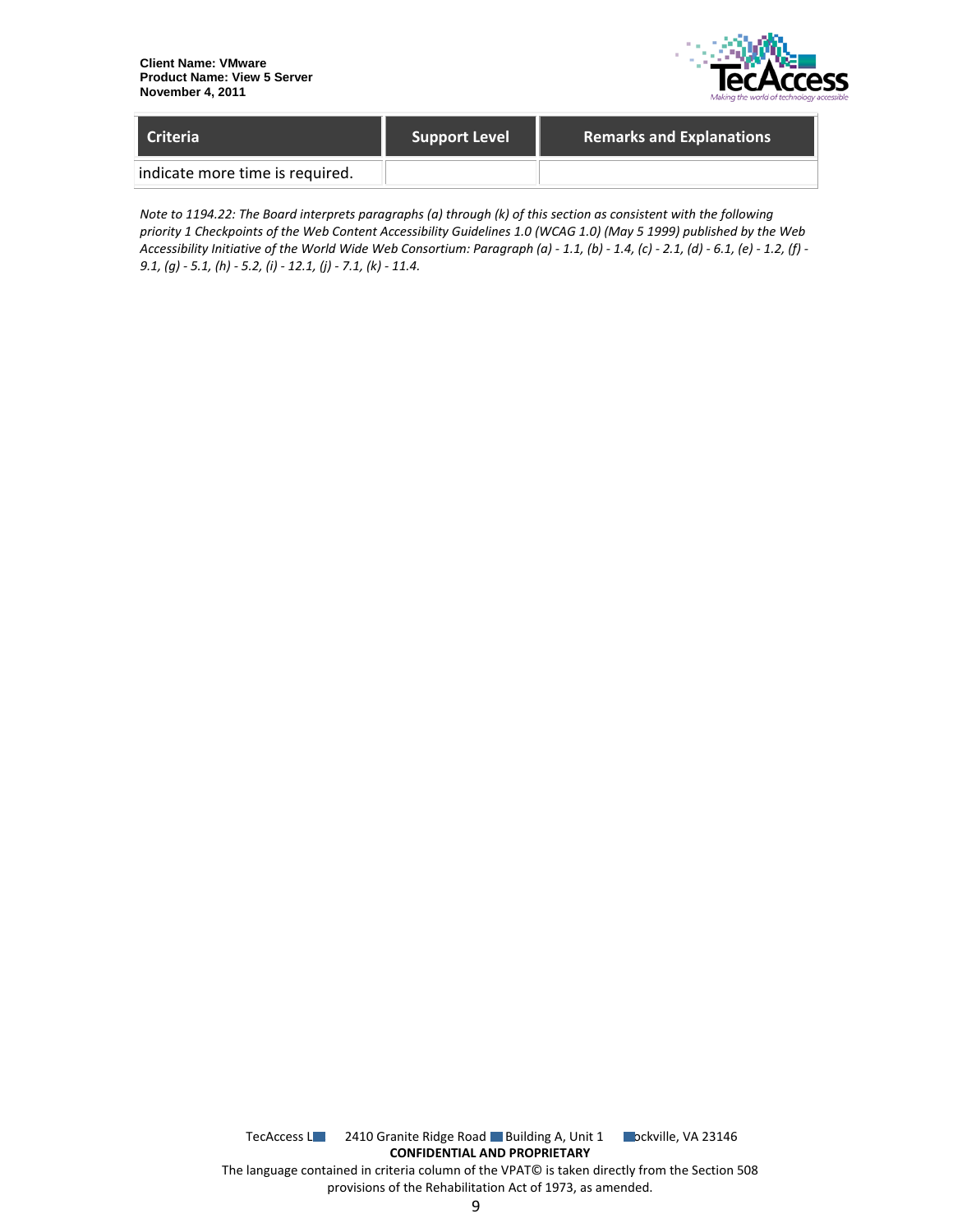

#### <span id="page-9-0"></span>**§1194.31 Functional Performance Criteria**

| <b>Criteria</b>                                                                                                                                                                                                                                                                                                                     | <b>Support Level</b>    | <b>Remarks and Explanations</b>                                                                                                                |
|-------------------------------------------------------------------------------------------------------------------------------------------------------------------------------------------------------------------------------------------------------------------------------------------------------------------------------------|-------------------------|------------------------------------------------------------------------------------------------------------------------------------------------|
| (a) At least one mode of operation<br>and information retrieval that does<br>not require user vision shall be<br>provided, or support for Assistive<br>Technology used by people who<br>are blind or visually impaired shall<br>be provided.                                                                                        | <b>Does Not Support</b> | VMware View 5 Server does not<br>provide Flash accessibility support for<br>most of the UI.                                                    |
| (b) At least one mode of operation<br>and information retrieval that does<br>not require visual acuity greater<br>than 20/70 shall be provided in<br>audio and enlarged print output<br>working together or independently,<br>or support for Assistive Technology<br>used by people who are visually<br>impaired shall be provided. | <b>Supports</b>         | VMware View 5 Server can be used by<br>people who are visually impaired and<br>related assistive technologies such as<br>screen magnification. |
| (c) At least one mode of operation<br>and information retrieval that does<br>not require user hearing shall be<br>provided, or support for Assistive<br>Technology used by people who<br>are deaf or hard of hearing shall be<br>provided                                                                                           | <b>Supports</b>         | Hearing is not required.                                                                                                                       |
| (d) Where audio information is<br>important for the use of a product,<br>at least one mode of operation and<br>information retrieval shall be<br>provided in an enhanced auditory<br>fashion, or support for assistive<br>hearing devices shall be provided.                                                                        | <b>Not Applicable</b>   | Audio is not present.                                                                                                                          |
| (e) At least one mode of operation<br>and information retrieval that does<br>not require user speech shall be<br>provided, or support for Assistive<br>Technology used by people with<br>disabilities shall be provided.                                                                                                            | <b>Supports</b>         | User speech is not required.                                                                                                                   |
| (f) At least one mode of operation<br>and information retrieval that does<br>not require fine motor control or<br>simultaneous actions and that is<br>operable with limited reach and                                                                                                                                               | <b>Supports</b>         | Fine motor control is not required to<br>use the application.                                                                                  |

TecAccess L**LC** 2410 Granite Ridge Road Building A, Unit 1 **Rockville, VA 23146 CONFIDENTIAL AND PROPRIETARY**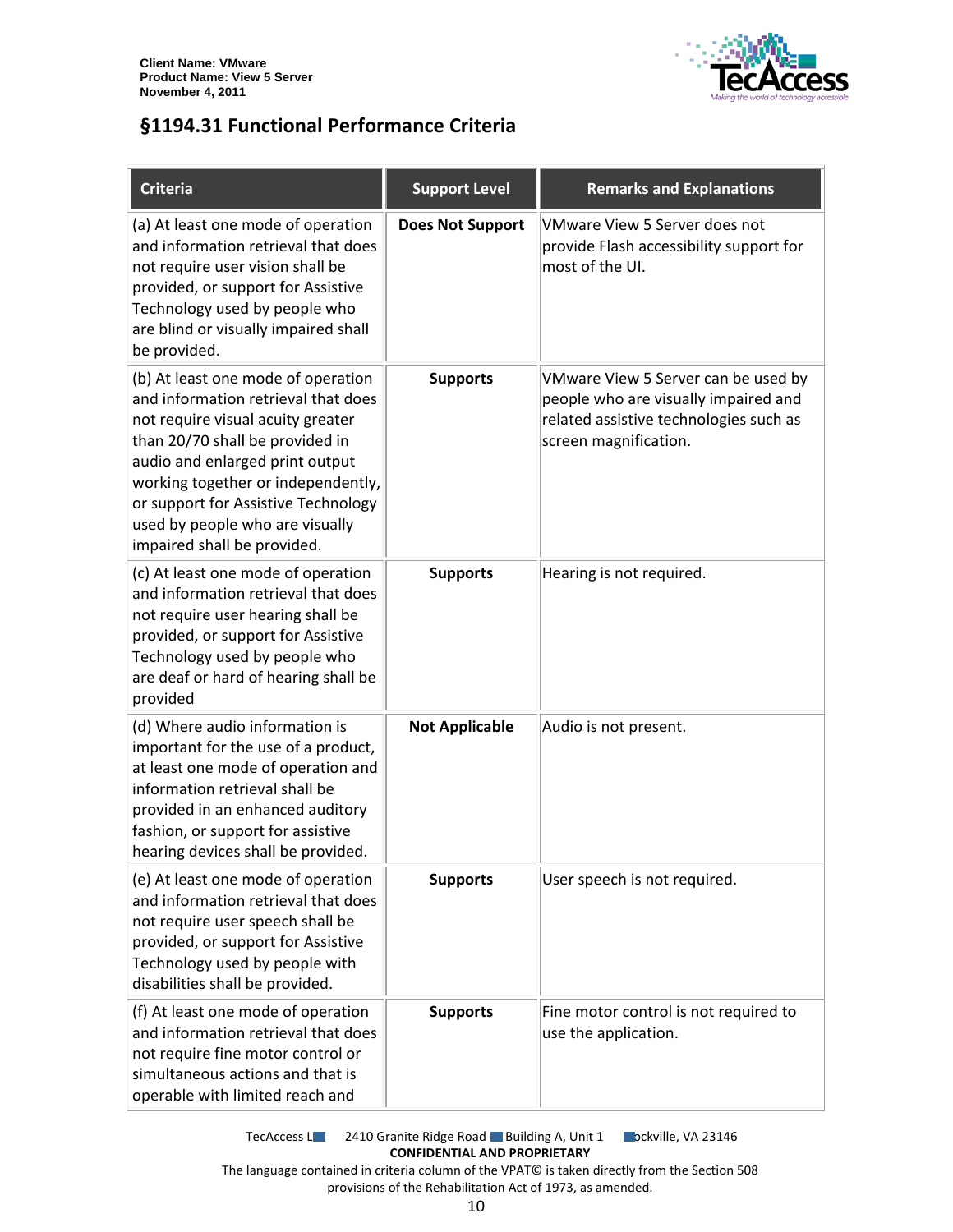

| Criteria                    | <b>Support Level</b> | <b>Remarks and Explanations</b> |
|-----------------------------|----------------------|---------------------------------|
| strength shall be provided. |                      |                                 |